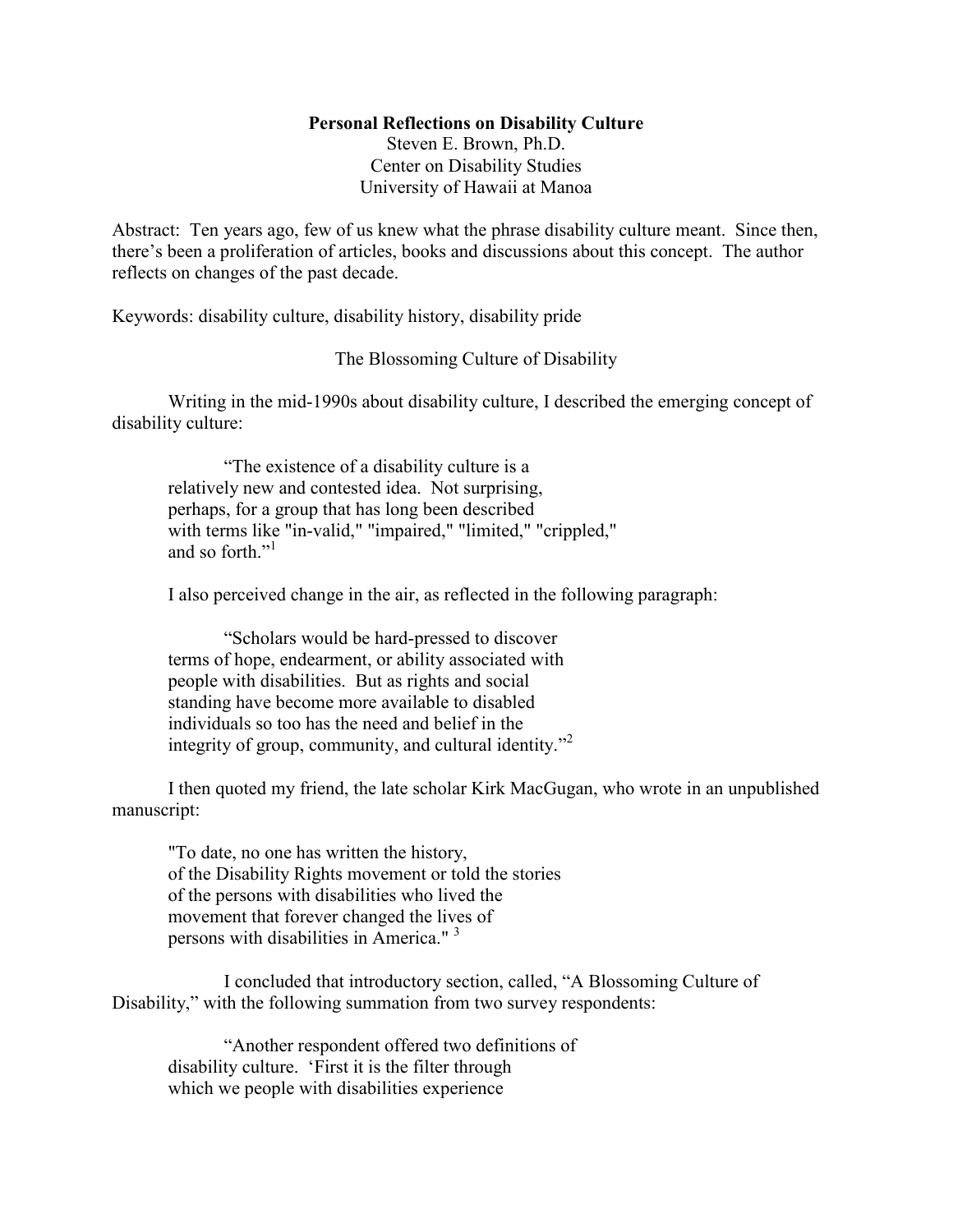the world (shared experiences, & thoughtfully developed concepts). 2nd our expression of ourselves in writing, words, art, etc. as well as organizations, etc.' Those two sentences concisely summarize the status of disability culture as it exists today."<sup>4</sup>

Ten years later, I've been contemplating ways that the idea of disability culture has—and hasn't—changed during the previous decade.

## A Decade of Change

Perhaps the single most dramatic change during the past decade is the proliferation of discussions about disability culture. There are some obvious ways to quantify this explosion. A Yahoo search conducted December 24, 2003, entering the phrase, "Disability Culture," turned up 5,740 entries. The same search on Google revealed 8,520 entries.

Looking at some of the sites returned by Google demonstrates how common the idea of disability culture has become during the last ten years. There are sites that specifically tout disability culture as the highlight of their product, for example, "The artwork of artists with disabilities is explored within the context of disability culture in the exhibit, 'Art, Disability & Expression'..."<sup>5</sup> Or, "The culture and media these artist/activists are producing has come to be collectively called **Disability Culture...**" 6 An Amazon.com customer named Carolyn, who calls herself "an enlightened PWD [person with a disability] has a Listmania! feature called, "An Introduction to Disability Culture."<sup>7</sup> C. Marfisi, a student of the Temple University Disability Studies program, presented a paper entitled, "Disability Culture-What's the Purpose?" at the inaugural meeting of the Cultural Studies Association in Oakland, California, in June 2003.<sup>8</sup>

Each of the examples in the preceding paragraph came from the December 24, 2003, Google search. The now seemingly endless procession of sites about disability culture hardly ends there.

A webzine calling itself *Delirium: An Interdisciplinary Webzine of Culture and Criticism*  (http://www.deliriumjournal.org) seeks submissions "in any genre or form, and from any disciplinary perspective, on any issue related to disability culture."<sup>9</sup> Another, newer journal, *Breath & Shadow*, intends to be a monthly journal of disability culture and literature. It is described as a journal that "will feature poetry, fiction, essays, interviews, drama, and other writing that examines the human experience of living with disability."<sup>10</sup>

Times have changed since Kirk MacGugan despaired, in the early 1990s, that no one had written about the history of the disability rights movement. While Kirk did not live to see the implementation of disability studies programs, described in another article elsewhere in this issue, she was one of the people who provided the impetus for those who have survived to research and write about our movement.

And write we have. When I published *Investigating a Culture of Disability*, I wrote a section called, "Deviants, Invalids and Freedom Fighters: Historical Perceptions of People with Disabilities in the United States."<sup>11</sup> A year earlier, journalist Joseph Shapiro, published *No Pity*, a journalistic analysis of some aspects about U.S. disability rights history.<sup>12</sup> Another journalist, Sonny Kleinfield, actually wrote about us fifteen years earlier than that.<sup>13</sup> The primary difference between Kleinfield and Shapiro and what has followed has been that it has been us people with disabilities ourselves—who are doing the writing.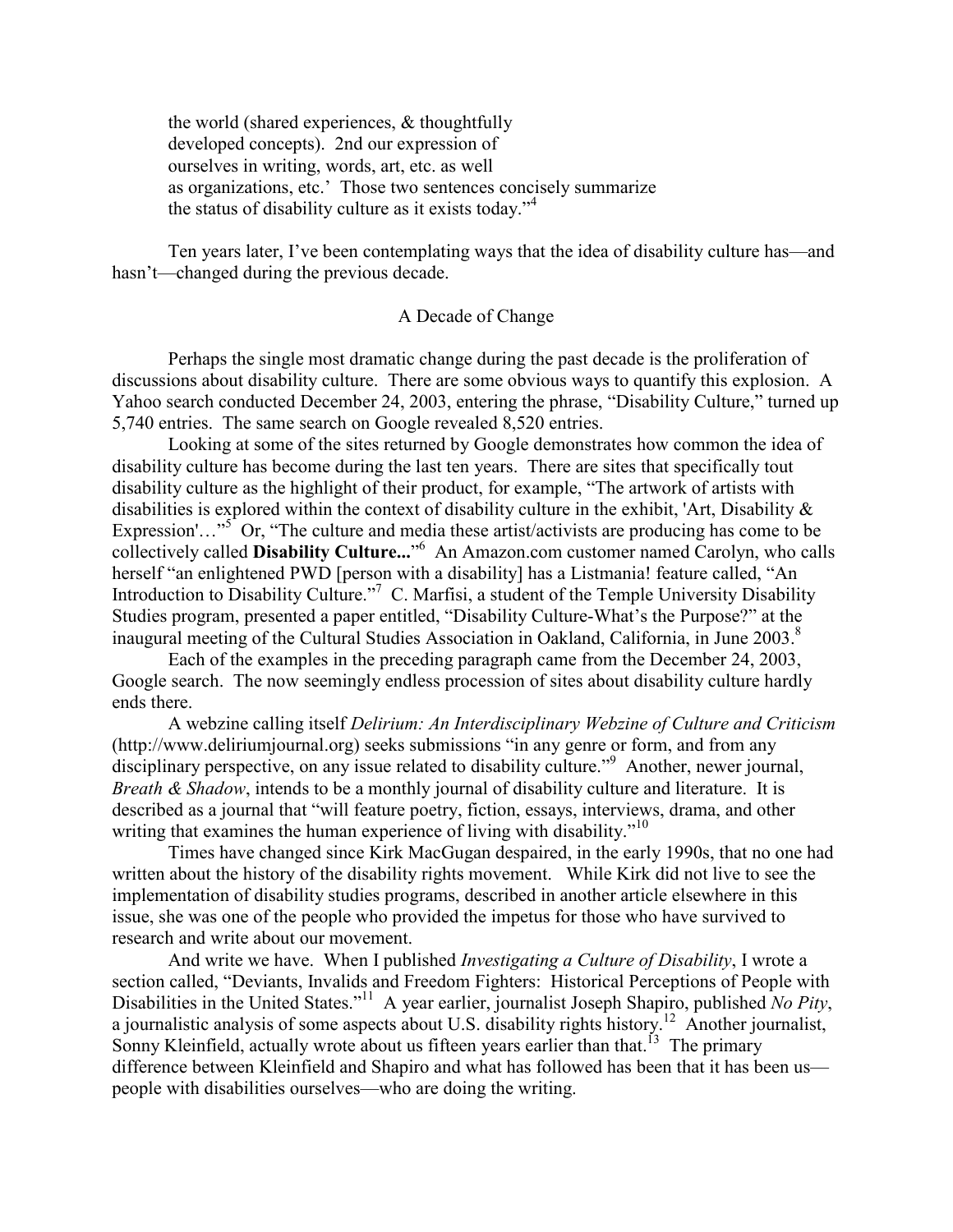Paul Longmore, perhaps the preeminent historian researching disability today, who himself has a disability, has become the co-editor of a New York University Press series about disability. The first volume in that series is appropriately called *The New Disability History.<sup>14</sup>*  Longmore also recently published a collection of essays with the intriguing title of *Why I Burned My Book*. 15

A few years ago, in 1999, I had the privilege of co-facilitating a teleconference with Longmore and others, sponsored by ILRU (Independent Living Research Utilization) called "Freedom of Movement."<sup>16</sup> The teleconference and the monograph that accompanied it discussed disability history as we knew it at that time. I recall a caller asking if we knew much about minority disability history, like that of Hispanics or African-Americans. I responded that no, we knew almost nothing about the disability history of any groups beyond those of white Americans.

Longmore disagreed. He said we had barely scratched the historical surface of any groups of people with disabilities. He further contended that he knew of no area that would not benefit from more research, including the group of middle-class white Americans with disabilities.

While Longmore's statement may still be accurate, it's a little less accurate than it was four years ago. That's because we have been researching and writing about ourselves. As an indication of that trend an alphabetical list follows of just some of the books about disability, from the viewpoint of people with disabilities, that have been published since 1994:

Barnes, Colin and Geof Mercer, *Disability*, (Cambridge, UK, Polity, 2003).

Bauby, Jean Dominque, *The Diving Bell and the Butterfly* (New York: Vintage, 1998).

Bowe, Frank G., *Physical, Sensory, and Health Disabilities: An Introduction* (Upper Saddle River, NJ: Prentice-Hall, 2000).

- Bragg, Lois, ed., *Deaf World: A Historical Reader and Primary Sourcebook* (New York: NYU Press, 2001).
- Brown, Steven E., *Movie Stars and Sensuous Scars: Essays on the Journey from Disability Shame to Disability Pride* (New York: People with Disabilities Press, 2003).
- Burch, Susan, *Signs of Resistance: American Deaf Cultural History, 1900 to World War II* (New York, NYU, 2003).
- Charlton, James I., *Nothing About Us Without Us: Disability Oppression and Empowerment*  (Berkeley: California, 1998).
- Crutchfield, Susan and Marcy Epstein, eds., *Points of Contact: Disability, Art, and Culture* (Ann Arbor: University of Michigan, 2000).
- Davis, Lennard J., *Bending Over Backwards: Disability, Dismodernism, and Other Difficult Positions* (New York: NYU, 2002).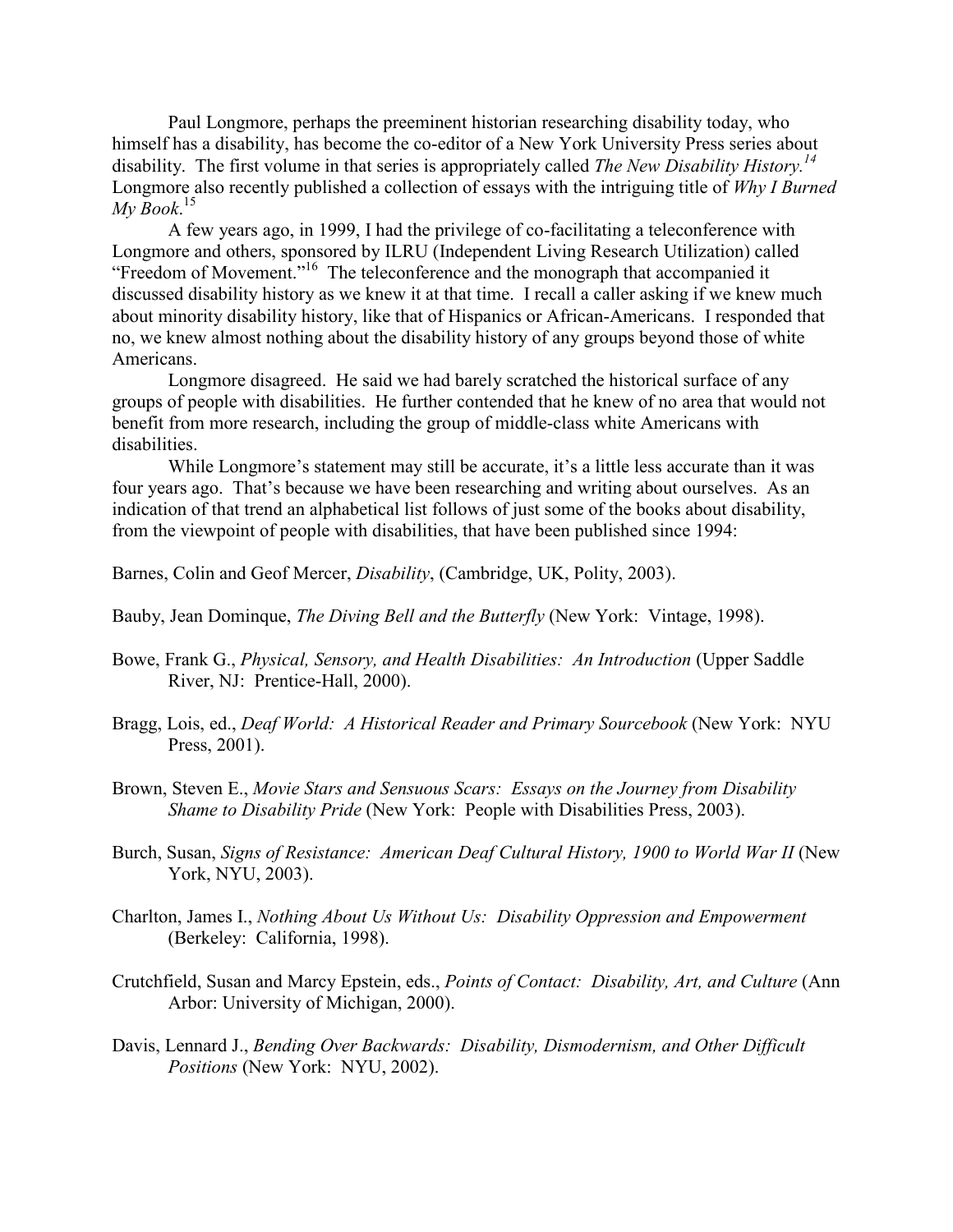- Epstein, Susan, *We Can Make It: Stories of Disabled Women in Developing Countries* (Geneva, Switzerland: International Labour Organization, 1997).
- *Fleischer, Doris Zames and Frieda Zames,* The Disability Rights Movement: From Charity to Confrontation *(Philadelphia: Temple, 2001).*
- Fries, Kenny, *Body, Remember: A Memoir* (NY: Dutton, 1997).
- Fries, Kenny, *Staring Back: The Disability Experience from The Inside Out* (NY: Plume, 1997).
- Hockenberry, John, *Moving Violations: War Zones, Wheelchairs, and Declarations of Independence* (New York: Hyperion, 1995).
- Husson, Therese-Adele, translated and with commentary by Catherine Kudlick and Zina Weygand, *Reflections: The Life and Writings of a Young Blind Woman in Post-Revolutionary France* (New York: NYU Press, 2001).
- Jacobson, Denise Sherer, *The Question of David: A Disabled Mother's Journey Through Adoption, Family, and Life* (Available from Creative Arts Book Company, 833 Bancroft Way, Berkeley, CA 94710, 1999).
- Johnson, Mary, *Make Them Go Away: Clint Eastwood, Christopher Reeve and The Case Against Disability Rights* (Louisville, KY: Advocado, 2003).
- Linton, Simi, *Claiming Disability: Knowledge and Identity* (NY: New York University, 1998).
- Mackelprang, Romel W. and Richard O. Salsgiver, *Disability: A Diversity Model Approach in Human Service Practice* (Pacific Grove, CA: Brookes/Cole, 1999).
- Mairs, Nancy, *Waist-High in The World: A Life Among the Nondisabled* (Boston: Beacon, 1996).
- Pelka, Fred, *The ABC-CLIO Companion to Disability Rights* (Santa Barbara: ABC-CLIO, 1997).
- Priestley, Mark, *Disability: A Life Course Approach* (Cambridge, UK: Polity, 2003).
- Russell, Marta, *Beyond Ramps: Disability at the End of the Social Contract: A Warning from an Uppity Crip* (Monroe, ME: Common Courage, 1998).
- Saunders, Kathy, *Happy Ever Afters: A Storybook Guide to Teaching Children about Disability* (Staffordshire, England: Trentham Books, 2000).
- Shakespeare, Tom, Kath Gillespie-Sells & Dominic Davies, *The Sexual Politics of Disability: Untold Desires* (London: Cassell, 1996).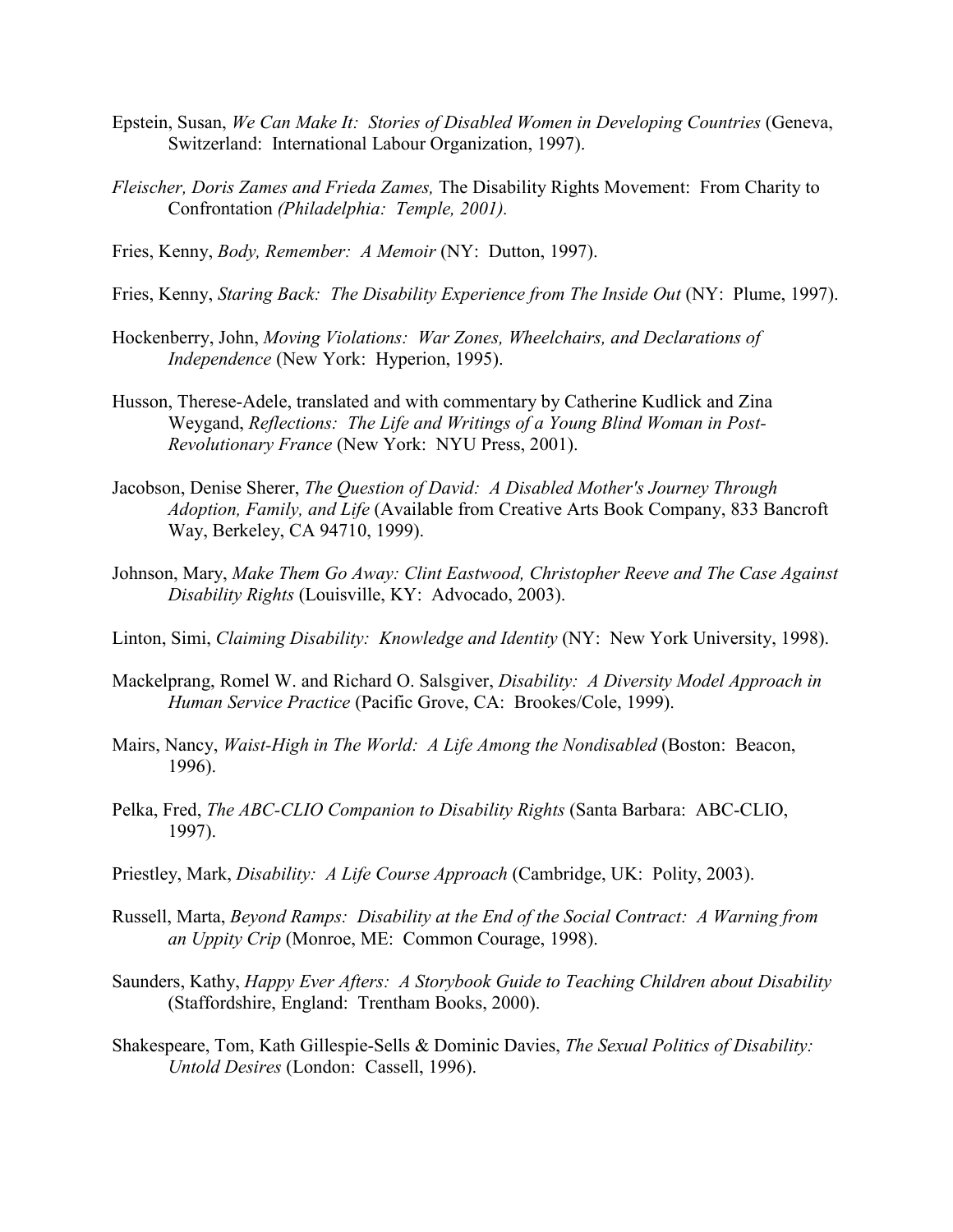Stone, Karen G., *Awakening to Disability: Nothing About Us Without Us* (Volcano Press, PO Box 270, Volcano, CA, 95689, 1997).

Thompson, Tracy, *The Beast: A Reckoning with Depression* (NY: G.P. Putnam's Sons, 1995).

Titchkosky, Tanya, *Disability, Self, and Society* (Toronto, University of Toronto, 2003).

Wisehart, Cynthia, *Storms and Illuminations: 18 Years of Access Theatre* (Available from Emily Publications, 2428 Chapala St., Santa Barbara, CA 93105, 1997).

These thirty or so books represent the tip of the iceberg. There are many more magazine and journal articles, websites, newsletters, movies and videos, music, and other examples of disability culture from the past decade. Some of the commonalities of the preceding list, in addition to disability, include expanding our discussions to include all disability groups from all over the world.

Although we certainly have yet to arrive at an international cross-disability culture, as the world gets smaller in size because of our increasing communication advances we are moving toward that direction. With the institutionalization of academic programs, classes about disability, Internet sites, and presentations about our culture I can imagine only that these products will increase in the coming years.

## What Hasn't Changed?

 I entitled a section of *Investigating a Culture of Disability*, "There Can't Be a Disability Culture, Because…" and then listed some of the reasons why people in the early 1990s balked at the idea.<sup>17</sup> The most intriguing argument concerned people from diverse ethnic, geographic, racial, and gender backgrounds who all claimed they would not want a disability culture to exist because they were Americans.

That response puzzled me for a long time. Especially since the individuals who made these statements clearly fit more than one cultural group, and were proud of all of them. An example close to an actual person would be an Asian-American, lesbian, Christian. I finally concluded that the reason these persons resisted the idea of disability culture was because they did not want one more negative label.

I think this analysis has been borne out by the changes people with disabilities in general have undergone since the early 1990s in our perceptions about ourselves. The results of the Google search, described earlier seem to bear witness to this. And, yet… I wonder?

I think about the article in this forum written by Gilson and DePoy.<sup>18</sup> They argue that in a survey of people who for the most part do not fit into either the academic or the Movement world of disability studies or disability rights, the idea of disability culture is meaningless. They speculate that disability culture may have more of an impact on academia than elsewhere. My first inclination is to argue with this conclusion and cite the kinds of data I've listed previously in this article. But, perhaps that would be too hasty.

Shame and Pride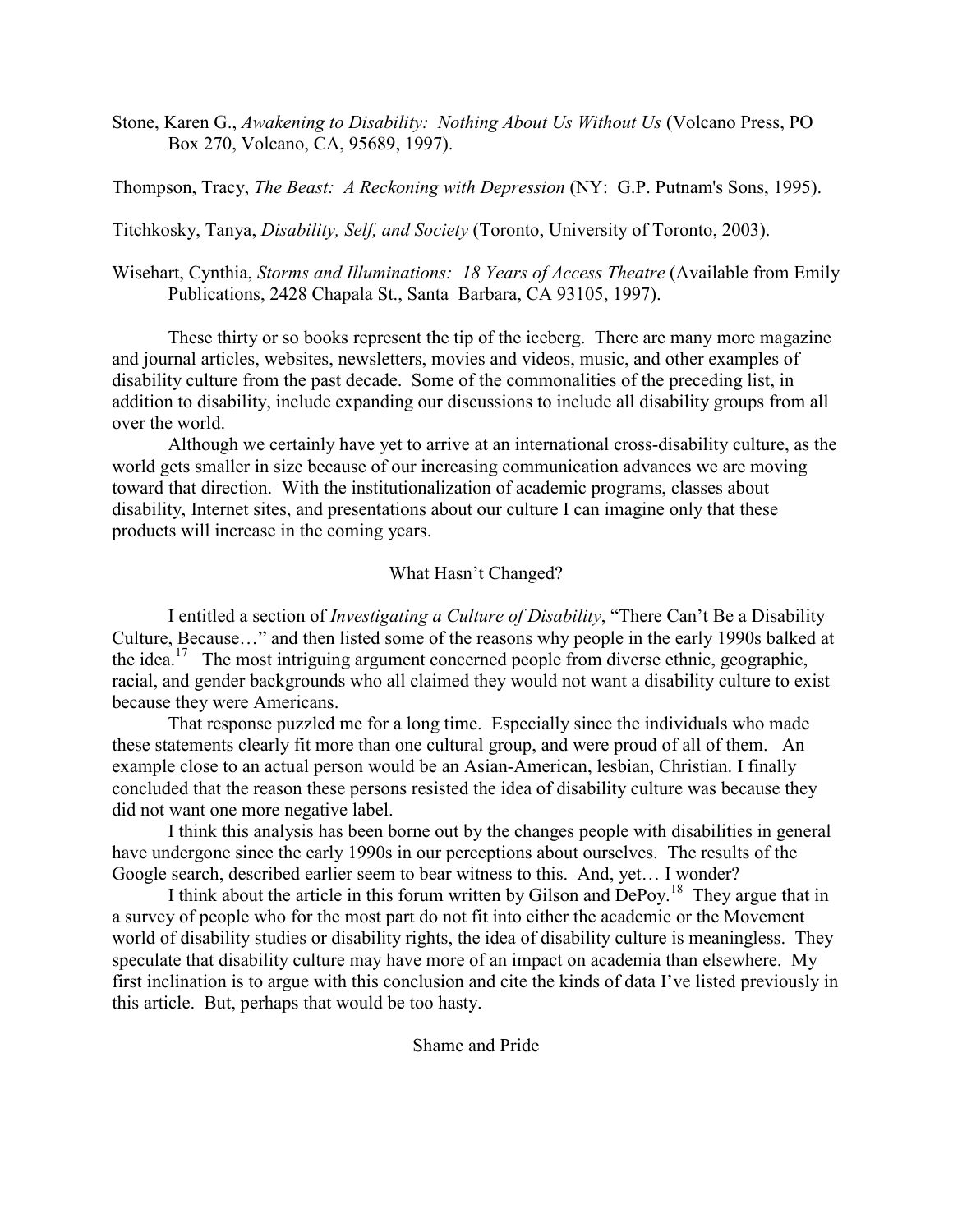I recently watched an Oprah Winfrey show where she described her experiences in traveling to South Africa about a year ago. She quoted pop singer, Bono, who has called the rate of HIV infection in South Africa the greatest moral issue of our time. As a student recently taught me, the U. S. Courts have declared HIV to be a disability under the Americans with Disabilities Act. So one could say by that definition the rate of disability is the greatest moral issue of our time.

 I don't know if that's accurate. But I do know this. While we bandy about figures about how many of us have disabilities, most people do not identify with disability as a culture, a movement, or a right. Most people still see disability as an impairment.

How do I know this?

Because whatever figure is used: 54 million Americans; half-the-planet; 1 in 5; whatever, most people who have what we call disabilities still find themselves discussing whatever their condition might be as an impairment.

I know this because of studies like Gilson's and DePoy's. I know this because if 54 million Americans actually considered themselves to be part of a disability rights movement and acted upon that, we could not have the horrendous figures of un- and under-employment that we all know about. We could not have the equally appalling figures of educational or income disparity.

Paraphrasing something a friend of mine said long ago, if all people with disabilities realized the enormous substandard of living many of us put up with, we'd be marching in the streets. But most of us are not.

I know most people with disabilities don't identify with disability rights or culture because independent living centers have a hard time recruiting people to be on, and stay on, their Boards of Directors. I know this because actors with disabilities have a hard time finding roles. I know this because writers with disabilities have a difficult time finding mainstream publishers. I know this because Oprah Winfrey, the same person who has now dedicated herself to the children of South Africa, has a hard time acknowledging disability beyond stories of inspiration.

My wife, Lillian Gonzales Brown, who's lived with a lifelong disability and who has been involved with the disability rights movement longer than I, made a salient observation several years ago. She talked about how people with disabilities, if they were lucky, made a journey from shame to pride.

Shame, because that's how we've been taught to view ourselves as people with disabilities from the time we were born.

Pride, because as we've learned more about ourselves, and how strong we have had to be to survive as a person with a disability in a decidedly disability-unfriendly world, we have come to recognize our own skills and fortitude. Pride because at long last some of us, at least, have been able to recognize what we, both as individuals and as groups, have been able to accomplish.

Like all paths, the one from disability shame to disability pride has pitfalls. Like disability itself, it's a dynamic journey, not a static one. Some days we remember to hold our heads up high and be proud of who we are. Other days the shame that has been ingrained in us for so long takes hold.

I continue to believe that disability culture is important because it is one way we can convey to the world that we are proud of who we are. This does not mean that I want to separate myself from the nondisabled world because I'm proud of who I am as a person with a disability. But it does mean that I want the nondisabled world—and people with disabilities, too—to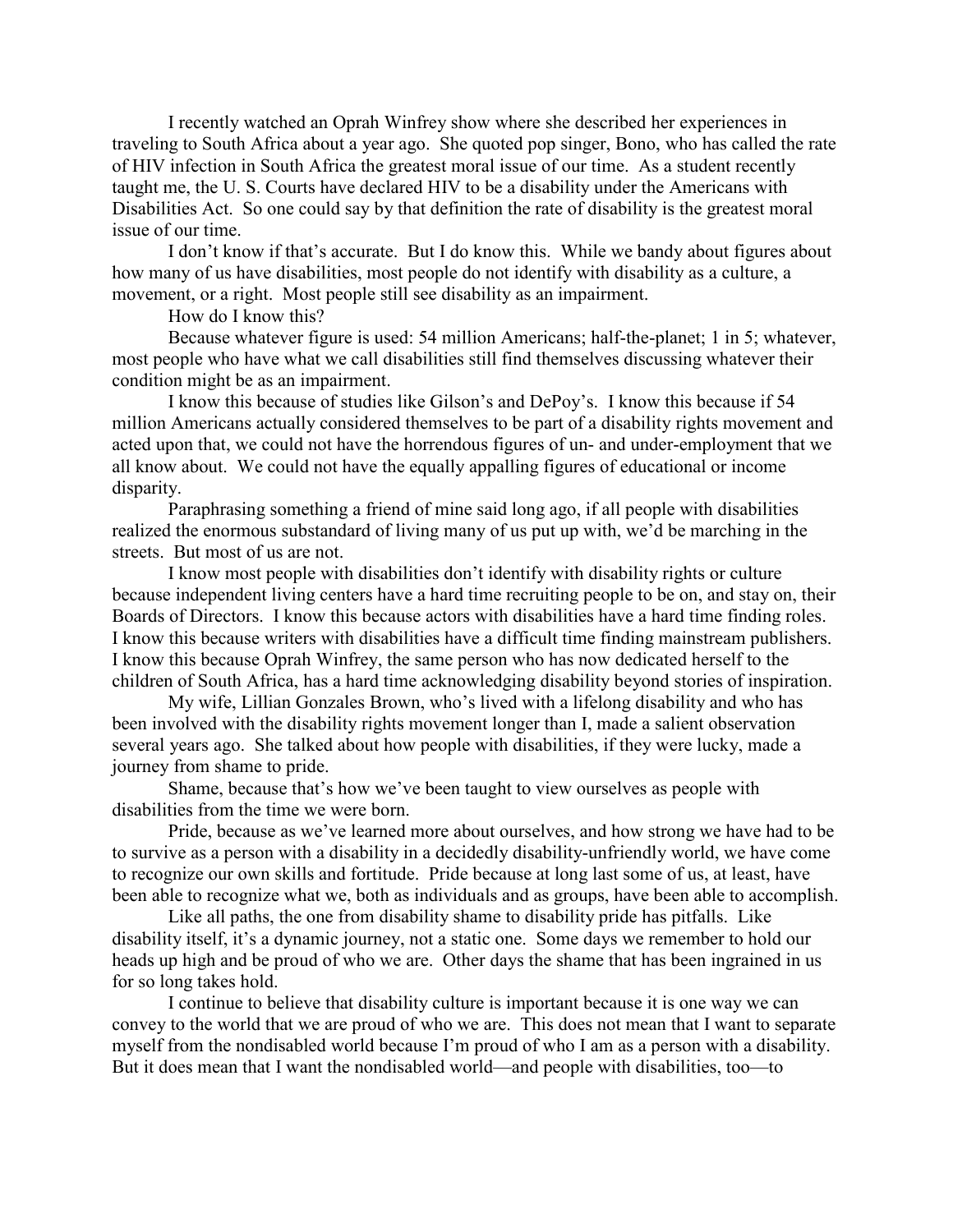recognize that in order to benefit from what I have to offer, the world needs to change to integrate me into it, with my disabilty(ies); and not visa versa.

I continue to argue that this path is the one that's good for the world for a very simple reason. I, like every other living creature, have something to offer—the benefit of my life's experience, my knowledge, my passion, myself. If you—or anyone else, is not willing to make the leap to include us, who loses out more—me or you?

I know the nondisabled culture. It's everywhere. You are much less likely to know disability culture—so far.

When looked at in this light, where is the shame? And who should be proud?